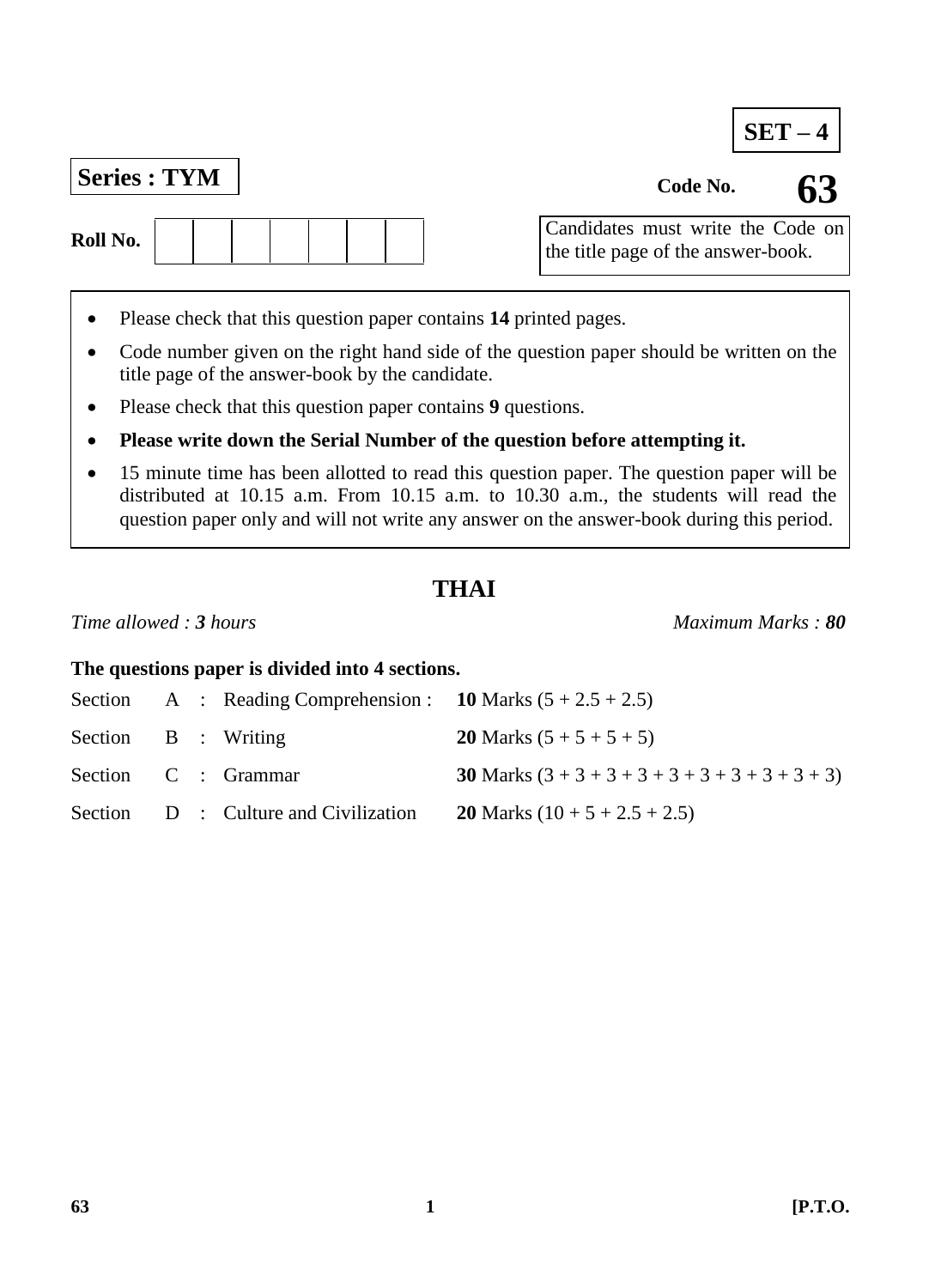### **SECTION – A (Reading Comprehension : 10 Marks)**

**Part-1 :** Read the passage and answer the following questions :  $(0.5 \times 10 = 5 \text{ Marks})$ 

## ี่ ตอนที่ -1 : ให้นักเรียนอ่านเนื้อเรื่องแล้วตอบคำถามให้ถกต้อง

 $(0.6 \times 0) = 6$  Atilliangled  $(0.6 \times 0)$ 

## คนขี้เหนียวกับ ทองคำ

นิทานโดย

กีสป

้เรื่องมีอยู่ว่า มีชายคนหนึ่งเป็นคนขี้เหนียวมาก มีทรัพย์สิน มากมาย แต่ไม่ยอมนำไปใช้ลงทนให้

เกิดประโยชน์ ทรัพย์สินจึงมีแต่จะลดลงเรื่อยๆ ไม่มีเพิ่มพูนเลย เขาจึงคิด หาวิธีแบ่งทรัพย์เอาไว้หลายๆ ทรัพย์ เพื่อเอาออกมาใช้ในแต่ละปี โดย จะนำเอาสมบัติเหล่านั้นฝังดินแยกไว้รอบๆ บ้านไม่ยอมนำมาใช้จ่ายให้ เกิดประโยชน์

ต่อมา เมื่อความขี้เหนียวกลับทำให้ปัญญาเบาลง เขาจึงกลัวว่ามันจะถูก ขโมยเข้าสักวัน จึงเริ่มเปลี่ยนความคิด น้ำสมบัติเหล่านั้นไปขายทั้งหมด ้แล้วนำไปซื้อทองคำแท่งหนึ่งมา แล้วค่อยฝังไว้ที่หลังบ้าน โดยเขาจะ หมั่นไปดูทุกวัน เพื่อตรวจตราว่ามีใครมาขโมยไปหรือเปล่า ี พอนานวันเข้า พฤติกรรมเช่นนี้ก็ได้ไปสะดุดตาคนใช้ผู้หนึ่ง เขารู้สึกสงสัยว่า เจ้านายมีอะไรปิดบัง

้อยู่แน่ๆ จึงแอบตามไปดที่หลังบ้าน เขาจึงเห็นและรู้ได้ว่า เจ้านายมี ทองคำฝังไว้อย่ ด้วยความโลภและไม่อยากเป็นคนใช้ตลอดชีวิต จึงรอ ้จังหวะให้ชายผู้นั้นไปเสียก่อน ก่อนที่จะลักลอบขุดเอาทองคำแท่ง แล้ว หนีไป

้วันต่อมา ชายขี้เหนียวก็กลับมาตรวจดูทองคำเช่นเดิม พอ เห็นว่ามีเพียงแค่หลุมอันว่างเปล่าก็ ้เสียใจ ร้องห่มร้องไห้ไปบอกกับเพื่อนบ้านคนหนึ่ง เพื่อนบ้านได้ฟัง ก็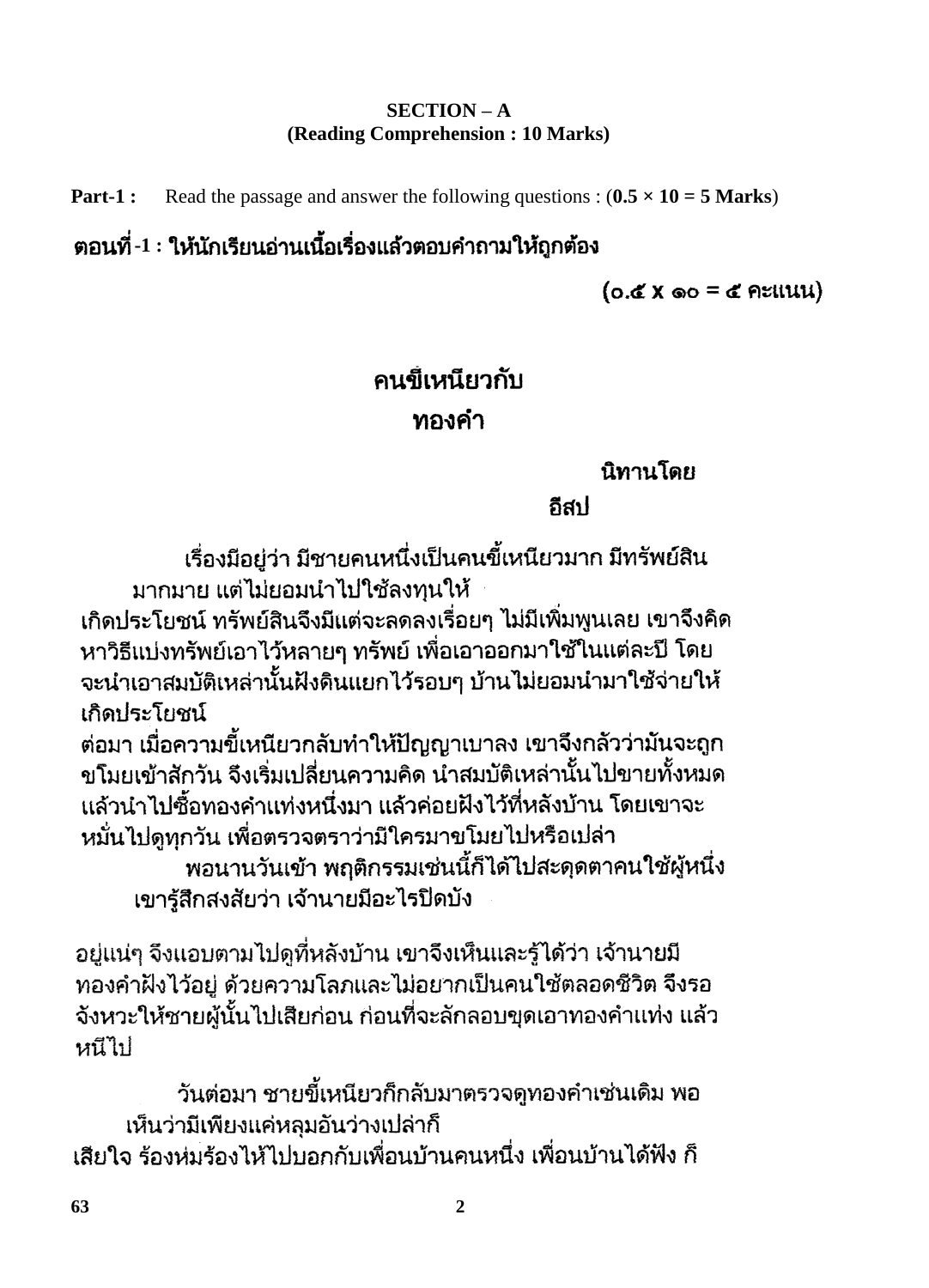้แทนที่จะปลอบใจ กลับพูดแนะนำอย่างประชดประชันว่า "ท่านก็เอาก้อน อิฐใส่ไว้ในหลุมแล้วคิดว่าเป็นทองคำสิ เพราะถึงอย่างไรท่านก็ไม่คิดเอา ้มาใช้ให้เกิดประโยชน์อยู่แล้ว" ว่าแล้ว เพื่อนบ้านก็เดินเข้าบ้านไป ทิ้ง ให้ชายขี้เหนียวผู้นั้นเศร้าอกเศร้าใจแต่เพียงผู้เดียว

จงตอบคำถามต่อไปนี้  $(6x \& t = 6$  คะแนน) ิคนขี้เหนียวได้ทองคำแท่งมาได้  $\mathbf{1}$ atin15 ใจความสำคัญของเรื่องนี้คืออะไร  $\overline{2}$ . "ท่านก็เอาก้อนอิฐใส่ไว้ในหลุมแล้วคิดว่าเป็นทองคำสิ เพราะถึง  $\overline{3}$ . ือย่างไรท่านก็ไม่คิดเอามาใช้ให้เกิดประโยชน์ ่อยู่แล้ว" เรื่องนี้เตือนเรื่อง  $\overline{4}$ . ่ภะไร 

้เรื่องดังกล่าวข้างต้นตรงกับคำสุภาษิตใด  $\overline{5}$ .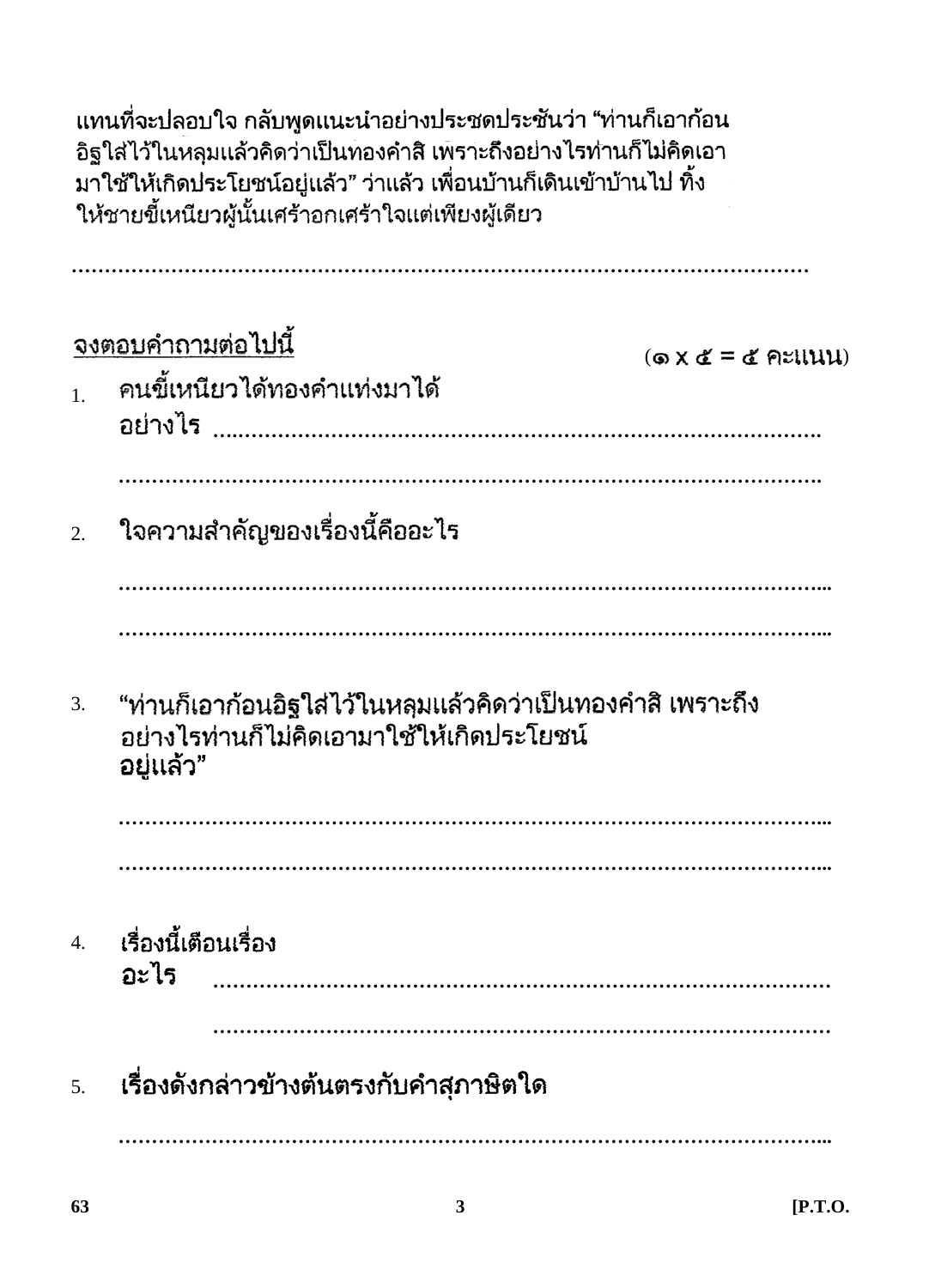|    | <u>จงเขียนอธิบายความหมายของคำต่อไปนี้ให้ถูกต้อง</u>             |         |                                                                            |  |  |  |  |  |
|----|-----------------------------------------------------------------|---------|----------------------------------------------------------------------------|--|--|--|--|--|
|    | (๑) คนขี้เหนียว                                                 | หมายถึง | $(0.6 \times 10^{-10})$ = 0.6 Atilly (0.5 × 5 = 2.5)                       |  |  |  |  |  |
|    | (๒) ปัญญาเบาลง หมายถึง                                          |         |                                                                            |  |  |  |  |  |
|    | (๓) ประชดประชัน หมายถึง                                         |         |                                                                            |  |  |  |  |  |
|    | หมายถึง<br>$($ ๔) สะดุดตา                                       |         |                                                                            |  |  |  |  |  |
|    | $(\mathbf{d})$ ลักลอบ หมายถึง                                   |         |                                                                            |  |  |  |  |  |
|    |                                                                 |         | <u>อ่านข้อความด้านล่างและใส่ตัวเลขตามลำดับเหตุการณ์ที่เกิดขึ้นในเรื่อง</u> |  |  |  |  |  |
|    | (๑) คนขี้เหนียวตัดสินใจเปลี่ยนเงินที่มีอยู่ทั้งหมดเป็นก้อนทองคำ |         | $(0.5 \times 5 = 2.5$ คะแนน)                                               |  |  |  |  |  |
|    | (๒) ชายคนหนึ่งขโมยทองคำของคนขี้เหนียว                           |         |                                                                            |  |  |  |  |  |
|    | (๓) คนขี้เหนียวขุดหลุมแล้วซ่อนสมบัติของเขาไว้ในนั้น             |         |                                                                            |  |  |  |  |  |
| 63 |                                                                 | 4       |                                                                            |  |  |  |  |  |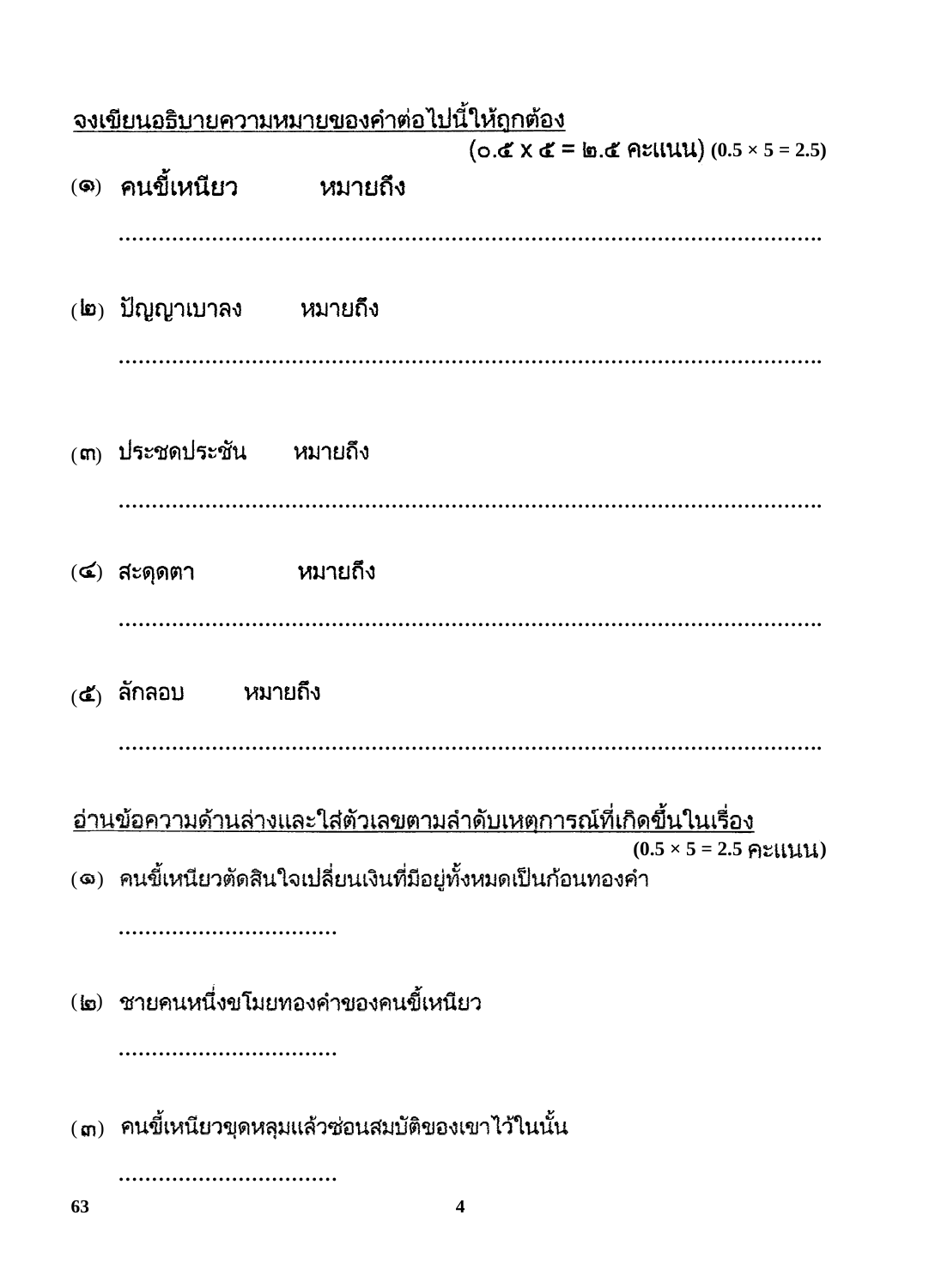(๔) ของมีค่าไม่นำมาใช้ประโยชน์ ก็ย่อมเป็นของไร้ค่า

**……………………………**

(๕) เพื่อนบ้านของคนขี้เหนียวบอกเขาให้หาหินมาวางแทนทองคำ **……………………………**

### **SECTION – B (Writing : 20 Marks)**

- **Part-2 : Write a poem about "Moon" by the prosody rule of "Kab Yane Sib Ed" (5 Marks)**
- ีตอนที่-2 : จงแต่งคำประพันธ์ประเภทกาพท์ยานี ๑๑ โดยกำหนด เนื้อหาเกี่ยวกับ พระจันทร์ จำนวน ๑ บท ให้ถูกต้องตามฉันทลักษณ์ของ"กาพย์ยานี ๑๑"  $(5$   $\epsilon$ **)**  $(1111)$
- **Part 3 :** Write a formal letter Thank you guest to joint the Annual Sport Day at your school and complete the envelope. **(5 Marks)**
- ์ตอนที่ 3 : ให้นักเรียนเขียนจดหมายกิจธุระ โดยเขียนขอบคุณแขก ที่มาร่วมงานวันกีฬาประจำปี

ที่โรงเรียนจัดขึ้น และจ่าหน้าซองให้ถูกต้องตามหลักเกณฑ์ **( )**

| ชื่อและที่อยู่ผู้ฝาก |                          |
|----------------------|--------------------------|
| $\cdot$<br>$\sim$    | ที่ผนึก<br>คราไปรษณียากร |
|                      |                          |
|                      | ชื่อและที่อยู่ผู้รับ     |
|                      |                          |
|                      |                          |
|                      |                          |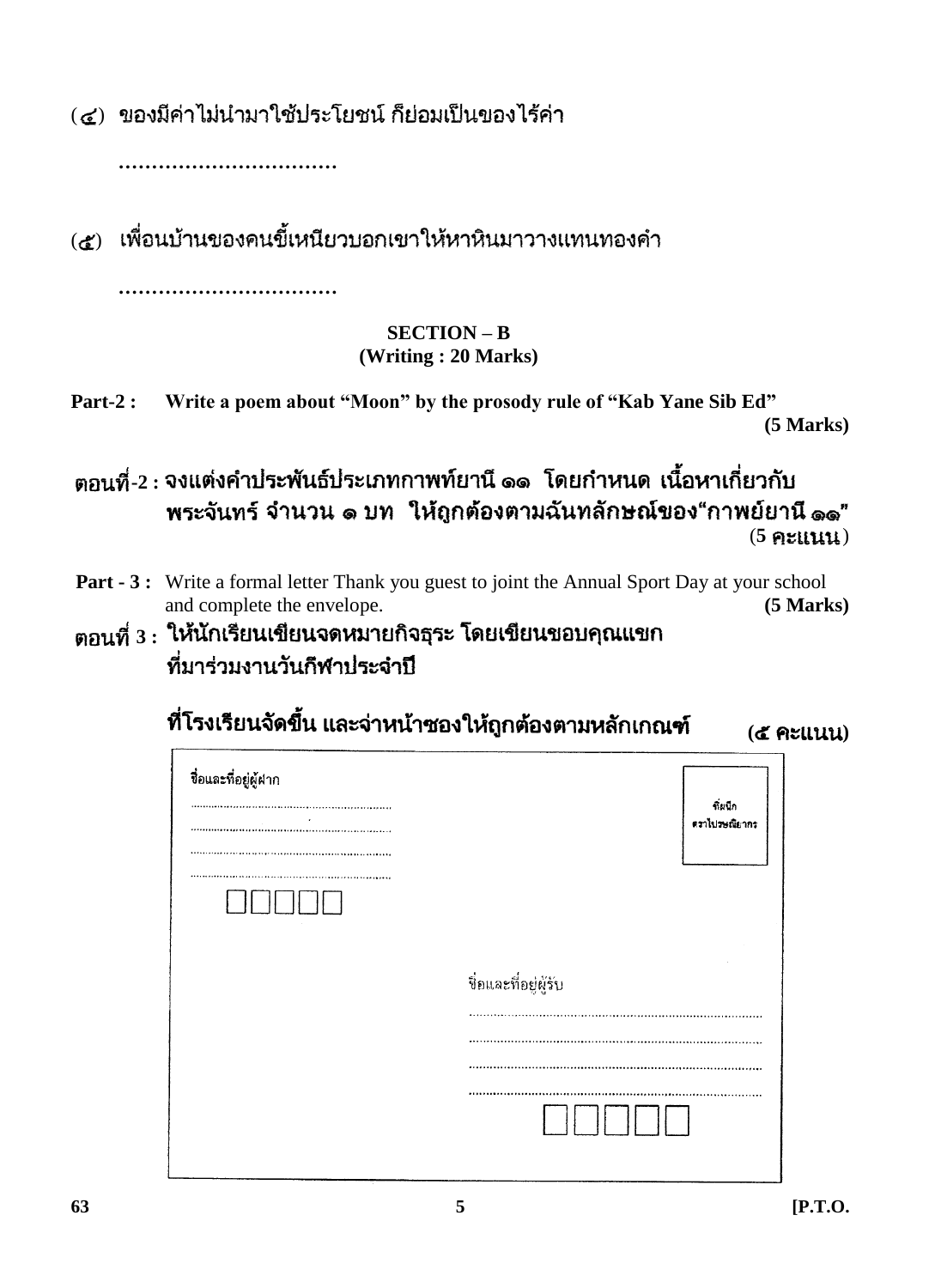**Part-4** : Write an essay on the topic "Teacher in my heart" (in **250**-**300** words) **(5 Marks)**

# ีตอนที่-4 : ให้นักเรียนเขียนเรียงความเรื่อง "ครูในดวงใจ" (ประมาณ ๒๕๐ – ๓๐๐ คำ) (of Atliuu)

**Part-5 :** Summarize the given cues by deputing it on a mind map. **(5 Marks)** ี่ ตอนที่-5 : จงเขียนผังมโนภาพ ความรู้ทั่วไปเกี่ยวกับวรรณคดี และ วรรณกรรม

 $(d$  Atllu $u)$ 

ความรู้ทั่วไปเกี่ยวกับวรรณคดีและวรรณกรรม

- ีแนวทางในการอ่านและพิจารณา  $\blacksquare$
- ศิลปการประพันธ์วรรณคดีและวรรณกรรม
- ิความหมายวรรณคดีและวรรณกรรม  $\blacksquare$
- คุณค่าของวรรณคดีและวรรณกรรม  $\overline{a}$
- ประเภทของวรรณคดีและวรรณกรรม  $\overline{a}$

## **SECTION – C**

### **(Grammar : 30 Marks)**

| <b>Part-6:</b> Answer the following questions : | $(1 \times 30 = 30$ Marks)                     |
|-------------------------------------------------|------------------------------------------------|
| ิตอนที่-6 : จงตอบคำถามต่อไปนี้ให้ถูกต้อง        | $(a \times a)$ = and figural $(a \times a)$    |
| Read and underline the conjunction :            | $(1 \times 3 = 3$ Marks)                       |
| อ่านประโยคแล้วขีดเส้นใต้คำที่เป็นคำสรรพนาม      | $(\omega \times \omega = \omega \text{PEUUU})$ |
| (๑) นั่นเป็นกระเป๋าของคุณแม่                    |                                                |
| (๒) เขาตีแมวที่กินแอบกินปลาทู                   |                                                |
|                                                 |                                                |

 $(m)$  อะไรอยู่ในกล่องสีดำ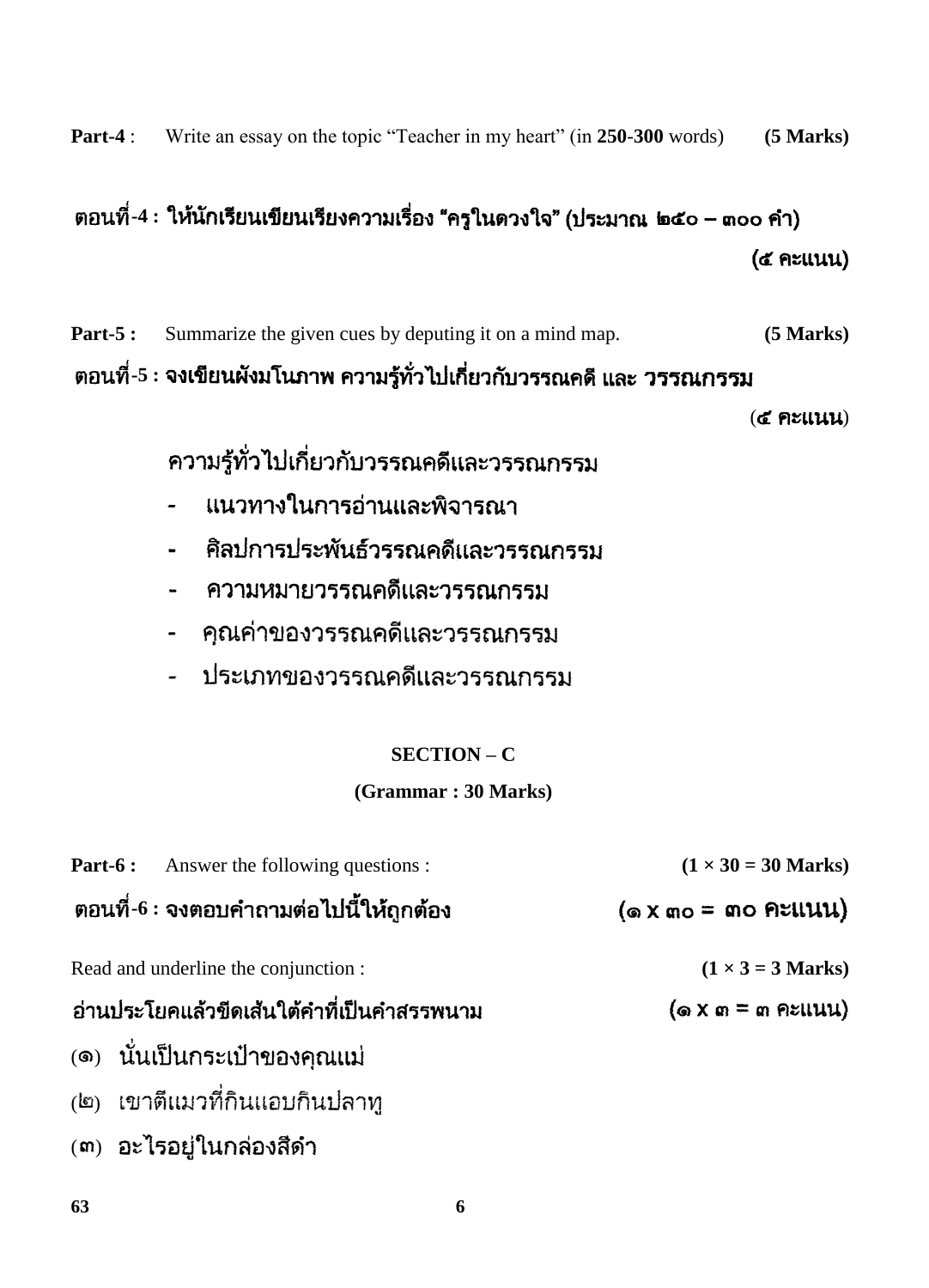|                                                                                  | Answer the following questions :                                                                               |                                                  |  |  |  |  |  |  |
|----------------------------------------------------------------------------------|----------------------------------------------------------------------------------------------------------------|--------------------------------------------------|--|--|--|--|--|--|
|                                                                                  | $(1 \times 3 = 3$ Marks)                                                                                       |                                                  |  |  |  |  |  |  |
| Conjunction คำสันธาน<br>$(\omega \times \omega = \omega \text{同} \times \omega)$ |                                                                                                                |                                                  |  |  |  |  |  |  |
|                                                                                  | ้ (๑) ผักกาดและหัวหอมเป็นพืชสวนครัว คำสันธานคือ ทำหน้าที่อะไร                                                  |                                                  |  |  |  |  |  |  |
|                                                                                  |                                                                                                                |                                                  |  |  |  |  |  |  |
|                                                                                  | (๒) เราหวงแหนแผ่นดินไทยอันเป็นบ้านเกิดของเรา คำสันธานคือ ทำ หน้าที่                                            |                                                  |  |  |  |  |  |  |
|                                                                                  | (๓)  ฉันก็เป็นคนจริงคนหนึ่งเหมือนกัน  คำสันธานคือ ทำหน้าที่                                                    |                                                  |  |  |  |  |  |  |
|                                                                                  |                                                                                                                |                                                  |  |  |  |  |  |  |
|                                                                                  | Write the type of nouns :                                                                                      | $(1 \times 3 = 3$ Marks)                         |  |  |  |  |  |  |
|                                                                                  | Type of nouns คำนาม                                                                                            | $(\circledast x \circ x) = \circledast x$ Pulluu |  |  |  |  |  |  |
|                                                                                  | (๑) เป็นคำนามที่เป็น คน สัตว์ สิ่งของที่รวมอยู่มากด้วยกัน เป็นคำนาม<br>ชนิดใด ยกตัวอย่าง                       |                                                  |  |  |  |  |  |  |
|                                                                                  | (๒) เป็นคำนามที่ใช้บอกลักษณะของสามานยนามอีกทีหนึ่ง เป็นคำนาม<br>ชนิดใด ยกตัวอย่าง                              |                                                  |  |  |  |  |  |  |
|                                                                                  | (๓)   คำนามที่เป็นชื่อเฉพาะที่สมมุติตั้งขึ้นเพื่อสำหรับเรียกคน สัตว์ และ<br>สิ่งของ เป็นคำนามชนิดใด ยกตัวอย่าง |                                                  |  |  |  |  |  |  |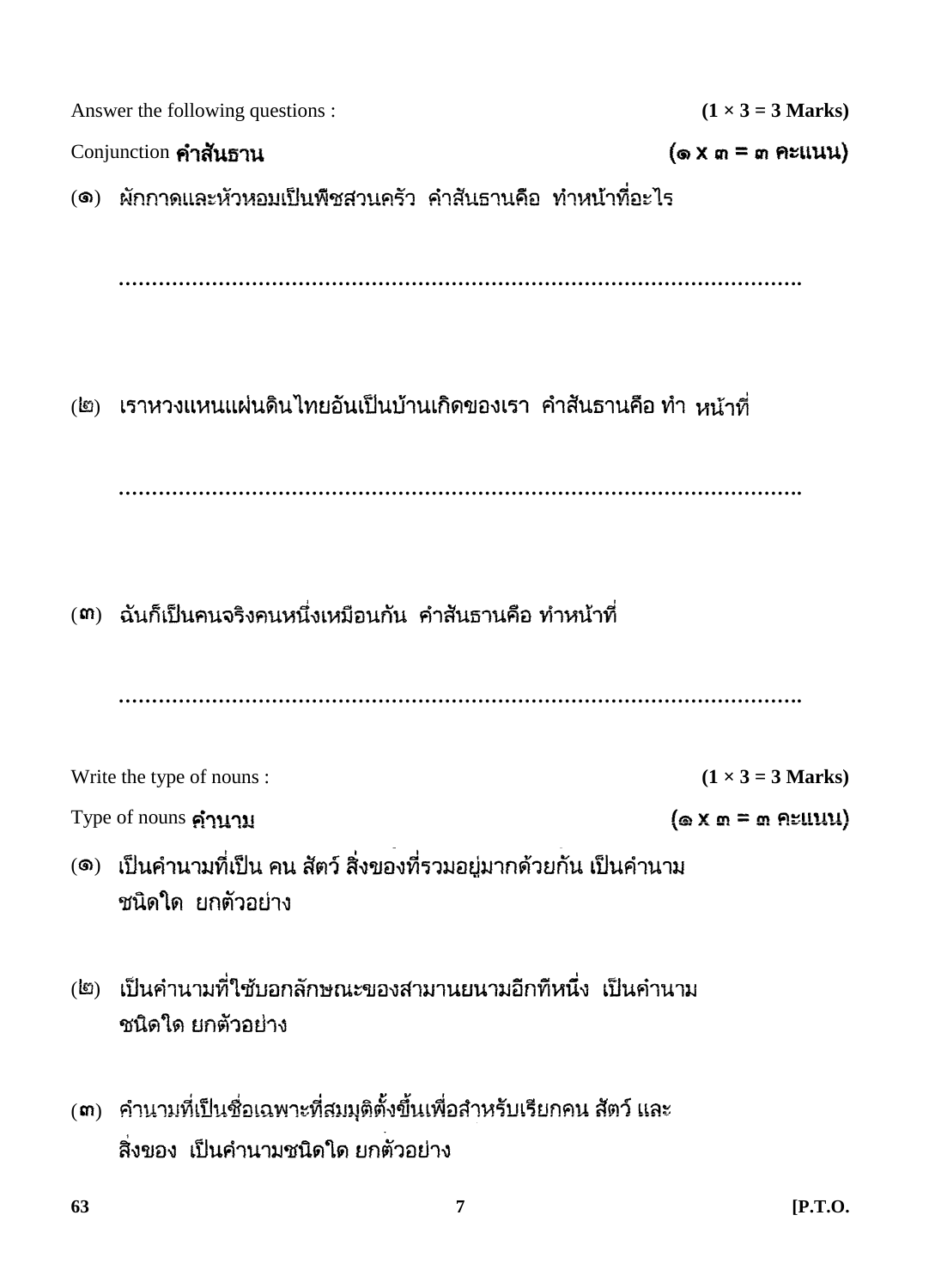|                              | Answer the following questions :                                | $(1 \times 3 = 3$ Marks)                          |
|------------------------------|-----------------------------------------------------------------|---------------------------------------------------|
|                              | Sentence reordering <b>ประโยค</b>                               | $(\circledast x \circ x) = \circledast x \circ x$ |
|                              | (๑)   คุณไม่ได้รับดอกไม้ของผมหรือ เป็น                          |                                                   |
|                              | (๒) บอกให้เจ้าหน้าที่การเงินมาพบฉันหน่อย เป็น                   |                                                   |
|                              | (๓) ไม่ใช่ว่าเขาจะไม่ยอมรับประทานข้าว เป็น                      |                                                   |
|                              | Write the type of verb :                                        | $(1 \times 3 = 3$ Marks)                          |
|                              | Verb forms คำกริยา<br>เป็นคำกริยาชนิดใด<br>(๑) เขายืนอยู่       | $(\omega \times \omega)$ = $\omega$ คะแนน)        |
|                              |                                                                 |                                                   |
|                              | (๒) เขาคือครูของฉันเอง  เป็นคำกริยาชนิดใด                       |                                                   |
|                              |                                                                 |                                                   |
|                              | (๓) นายดำจะไปโรงเรียน  เป็นคำกริยาชนิดใด                        |                                                   |
|                              |                                                                 |                                                   |
|                              | Select the concern sentences and place it in the dialogue box : | $(1 \times 3 = 3$ Marks)                          |
|                              | Dialogue Completion <b>UNGUNUT</b>                              | (๑ X ๓ = ๓ ฅะแนน)                                 |
| (⑤)                          | <u>ในหนังสือพิมพ์ที่ลงต่อเนื่อง</u>                             |                                                   |
| $\mathbf{E}$                 | ผมขออนุญาตพูดอะไร สักอย่างหนึ่ง                                 |                                                   |
| (m)                          | ทำให้ผู้ที่ไม่ทราบความจริงมองครูไปในทางเสียหายได้               |                                                   |
| $\left(\mathbf{\leq}\right)$ | และยิ่งมีใครๆ พูดเรื่องนี้กันหนาหูขึ้น                          |                                                   |
|                              |                                                                 |                                                   |
|                              |                                                                 |                                                   |
|                              |                                                                 |                                                   |
|                              |                                                                 |                                                   |
|                              |                                                                 |                                                   |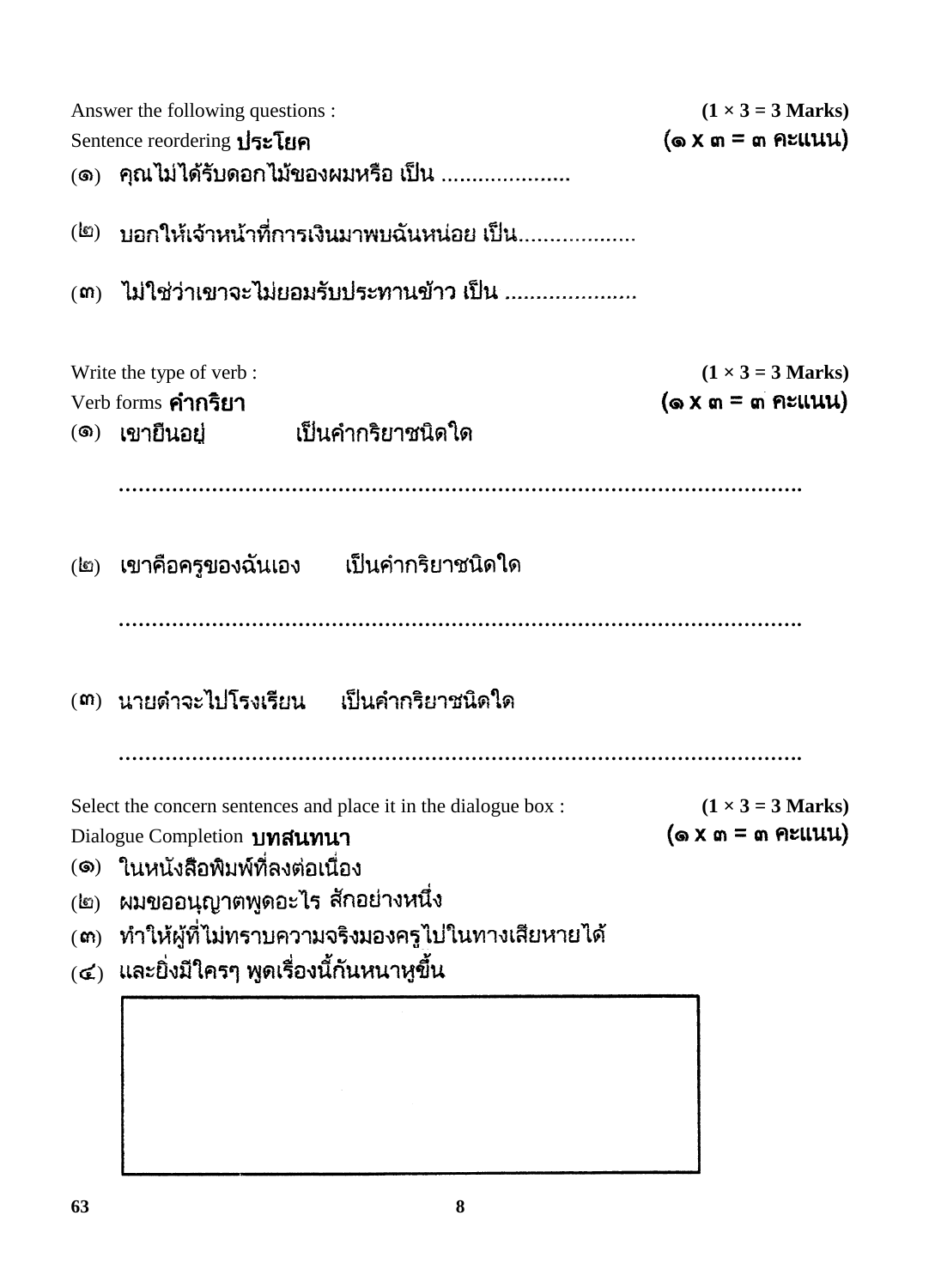|              | คุณครูครับ                   |                                                                           |                                                          |
|--------------|------------------------------|---------------------------------------------------------------------------|----------------------------------------------------------|
|              |                              |                                                                           | ซึ่งไม่                                                  |
|              | เกี่ยวกับวิชาภาษไทย          |                                                                           |                                                          |
|              |                              | ที่จะเรียนในชั่วโมงนี้ แต่เป็นเรื่องที่ผมและเพื่อนนักเรียน                |                                                          |
|              |                              | หลายคนในห้องนี้ไม่สบายใจเลยเป็น                                           |                                                          |
|              |                              |                                                                           |                                                          |
|              |                              | ยิ่งไม่สบายใจและรู้สึกว่ามันจะไม่จบ                                       |                                                          |
|              | ลงง่ายๆ                      |                                                                           |                                                          |
|              |                              | คุณครูคงจะเดาออกว่า ผมจะพูดถึงข่าวที่ไม่เป็นมงคล                          |                                                          |
|              |                              |                                                                           |                                                          |
|              |                              |                                                                           |                                                          |
|              | Edit the following spelling: |                                                                           | $(1 \times 3 = 3$ Marks)                                 |
|              | Editing <b>แก้ไขคำ</b>       |                                                                           | $(\omega \times \omega) = \omega \cdot \text{P}\text{E}$ |
|              |                              | (๑) จุน-ละ-สาน   จากคำอ่านเขียนเป็นคำที่ถูกต้องได้ว่า                     |                                                          |
|              |                              |                                                                           |                                                          |
|              |                              |                                                                           |                                                          |
|              |                              |                                                                           |                                                          |
| $\mathbf{E}$ |                              | ้หอ-ระ-ดาน จากคำอ่านเขียนเป็นคำที่ถูกต้องได้ว่า                           |                                                          |
|              |                              |                                                                           |                                                          |
|              |                              |                                                                           |                                                          |
|              |                              |                                                                           |                                                          |
|              |                              | $\left($ ๓ $\right)$ สะ-หมุด-ปรา-กาน จากคำอ่านเขียนเป็นคำที่ถูกต้องได้ว่า |                                                          |
|              |                              |                                                                           |                                                          |
|              |                              |                                                                           |                                                          |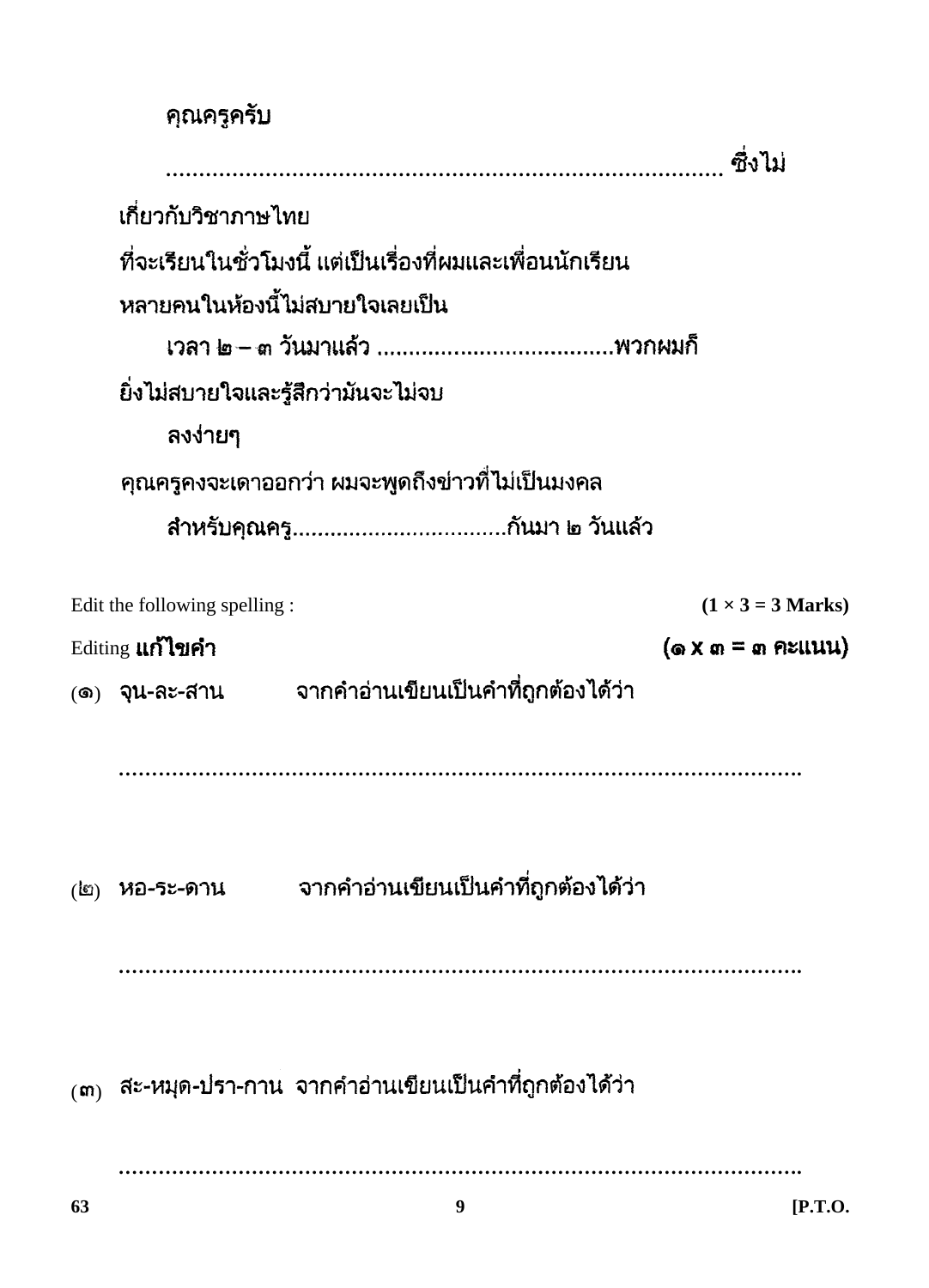|              | Answer the following questions :                                               | $(1 \times 3 = 3$ Marks)                     |  |  |  |  |  |  |  |  |
|--------------|--------------------------------------------------------------------------------|----------------------------------------------|--|--|--|--|--|--|--|--|
|              | Omission <b>การละคำในประโยค</b>                                                | $(\omega \times \omega)$ = $\omega$ Printly) |  |  |  |  |  |  |  |  |
|              | <sub>(</sub> ๑)   คุณยายมาที่โรงเรียน และคุณยายแวะทานข้าว  ละคำในประโยคได้ ว่า |                                              |  |  |  |  |  |  |  |  |
|              |                                                                                |                                              |  |  |  |  |  |  |  |  |
|              |                                                                                |                                              |  |  |  |  |  |  |  |  |
| $\mathbf{E}$ | ิคนขับรถกระโดดลงจากรถฉวยกระเป๋าได้คนขนรถก็รีบเดินเข้าบ้าน                      |                                              |  |  |  |  |  |  |  |  |
|              | ละคำในประโยคได้ว่า                                                             |                                              |  |  |  |  |  |  |  |  |
|              |                                                                                |                                              |  |  |  |  |  |  |  |  |
|              |                                                                                |                                              |  |  |  |  |  |  |  |  |
|              |                                                                                |                                              |  |  |  |  |  |  |  |  |
|              |                                                                                |                                              |  |  |  |  |  |  |  |  |
|              |                                                                                |                                              |  |  |  |  |  |  |  |  |
| (m)          | ี แพรวเป็นเด็กน่ารัก แก้มยุ้ม แพรวมีรอยยิ้มบนใบหน้าเสมอ  ละคำใน                |                                              |  |  |  |  |  |  |  |  |
|              | ประโยคได้ว่า                                                                   |                                              |  |  |  |  |  |  |  |  |
|              |                                                                                |                                              |  |  |  |  |  |  |  |  |
|              |                                                                                |                                              |  |  |  |  |  |  |  |  |
|              |                                                                                |                                              |  |  |  |  |  |  |  |  |
|              |                                                                                |                                              |  |  |  |  |  |  |  |  |
|              | Fill in the blank correctly:                                                   | $(1 \times 3 = 3$ Marks)                     |  |  |  |  |  |  |  |  |
|              | Editing <b>เติมช่องว่าง</b>                                                    | $(\circ x \circ x) = \circ x \circ y$        |  |  |  |  |  |  |  |  |
|              | (๑) วัวหญ้าอยู่ที่ชายทุ่ง                                                      |                                              |  |  |  |  |  |  |  |  |
|              | (กิน / รับประทาน / หม่ำ / ฉัน)                                                 |                                              |  |  |  |  |  |  |  |  |
|              |                                                                                |                                              |  |  |  |  |  |  |  |  |
| $\mathbf{d}$ | ตำรวจเป็นผู้ทุกข์ให้แก่ประชาชน                                                 |                                              |  |  |  |  |  |  |  |  |
|              | ( กำกับ / บำบัด / ปรับ / ลำดับ )                                               |                                              |  |  |  |  |  |  |  |  |
|              |                                                                                |                                              |  |  |  |  |  |  |  |  |
|              | (๓) ปีนี้ฝนตกกว่าปีก่อน<br>(ชุก / ชุม / เยอะ / ชุกชุม )                        |                                              |  |  |  |  |  |  |  |  |
|              |                                                                                |                                              |  |  |  |  |  |  |  |  |
| 63           | 10                                                                             |                                              |  |  |  |  |  |  |  |  |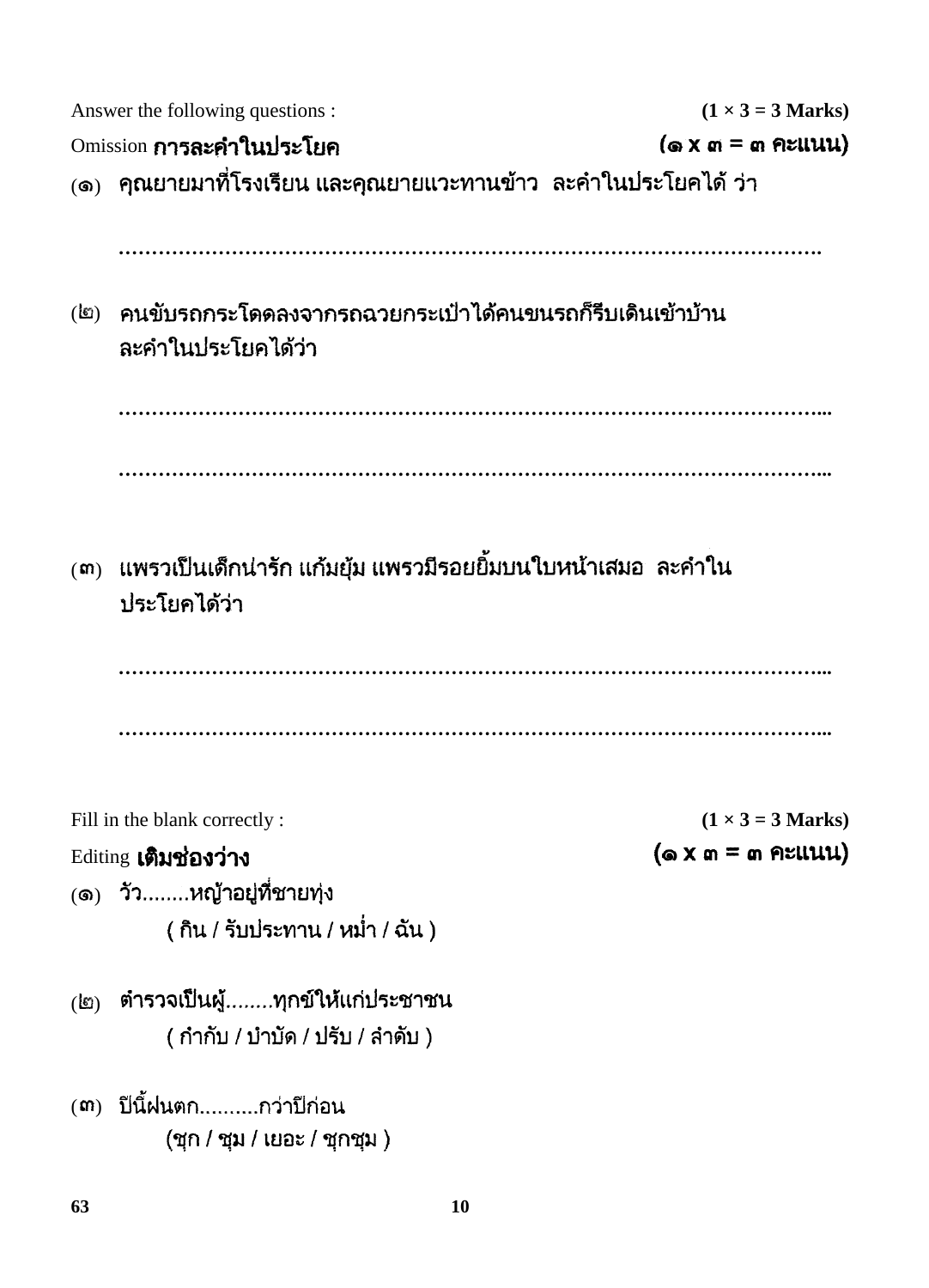| Circle the wrong spelling :<br>Synonyms $\&$ antonyms คำพ้อง                                                                                                                                                                                             |  |                                  |  |  |  |  |                                      |  |                    |  |  | $(1 \times 3 = 3$ Marks)<br>$(\omega \times \omega) = \omega$ คะแนน) |                              |  |  |                           |  |
|----------------------------------------------------------------------------------------------------------------------------------------------------------------------------------------------------------------------------------------------------------|--|----------------------------------|--|--|--|--|--------------------------------------|--|--------------------|--|--|----------------------------------------------------------------------|------------------------------|--|--|---------------------------|--|
| จงวงกลมคำที่เขียนผิด                                                                                                                                                                                                                                     |  |                                  |  |  |  |  |                                      |  |                    |  |  |                                                                      |                              |  |  |                           |  |
| (๑) กรี ออกเสียงว่า  หมายถึง                                                                                                                                                                                                                             |  |                                  |  |  |  |  |                                      |  |                    |  |  |                                                                      |                              |  |  |                           |  |
|                                                                                                                                                                                                                                                          |  |                                  |  |  |  |  |                                      |  |                    |  |  |                                                                      |                              |  |  |                           |  |
| (๓) เสมา ออกเสียงว่า  หมายถึง                                                                                                                                                                                                                            |  |                                  |  |  |  |  |                                      |  |                    |  |  |                                                                      |                              |  |  |                           |  |
|                                                                                                                                                                                                                                                          |  |                                  |  |  |  |  |                                      |  | <b>SECTION - D</b> |  |  |                                                                      |                              |  |  |                           |  |
|                                                                                                                                                                                                                                                          |  |                                  |  |  |  |  | (Culture and Civilization: 20 Marks) |  |                    |  |  |                                                                      |                              |  |  |                           |  |
| <b>Part-7:</b>                                                                                                                                                                                                                                           |  |                                  |  |  |  |  |                                      |  |                    |  |  |                                                                      |                              |  |  | $(2 \times 5 = 10$ Marks) |  |
| Answer the following questions :<br>็ตอนที่-7 : จงตอบคำถามต่อไปนี้ให้ถูกต้อง                                                                                                                                                                             |  |                                  |  |  |  |  |                                      |  |                    |  |  |                                                                      | $(\ln x \leq x)$ = 00 Pright |  |  |                           |  |
| $\circledS$                                                                                                                                                                                                                                              |  | ้เมื่อนั้น สองระดูทูลตอบพระเชษฐา |  |  |  |  |                                      |  |                    |  |  |                                                                      |                              |  |  |                           |  |
|                                                                                                                                                                                                                                                          |  |                                  |  |  |  |  |                                      |  |                    |  |  |                                                                      |                              |  |  |                           |  |
| เมื่อนางยังอยู่กับบิดา ที่ในดาหากรุงไกร<br>ู้แม้นเกิดการสงครามช่วงชิง ท้าวดาหาหรือจะนิ่งดูได้<br>จะบอกความเป็นไปสามเวียงชัย กรีธาทัพใหญ่มามากมาย<br>จะเป็นศึกกระหนาบหน้าหลังเหลือกำลังโยธาทั้งหลาย<br>้ถ้าเสียทีเพลี่ยงพล้ำสิซ้ำร้าย จะอัปยศอดอายแก่จรกา |  |                                  |  |  |  |  |                                      |  |                    |  |  |                                                                      |                              |  |  |                           |  |
|                                                                                                                                                                                                                                                          |  |                                  |  |  |  |  |                                      |  |                    |  |  |                                                                      |                              |  |  |                           |  |
|                                                                                                                                                                                                                                                          |  |                                  |  |  |  |  |                                      |  |                    |  |  |                                                                      |                              |  |  |                           |  |
|                                                                                                                                                                                                                                                          |  |                                  |  |  |  |  |                                      |  |                    |  |  |                                                                      |                              |  |  |                           |  |
|                                                                                                                                                                                                                                                          |  |                                  |  |  |  |  |                                      |  |                    |  |  |                                                                      |                              |  |  |                           |  |
|                                                                                                                                                                                                                                                          |  |                                  |  |  |  |  |                                      |  |                    |  |  |                                                                      |                              |  |  |                           |  |
|                                                                                                                                                                                                                                                          |  |                                  |  |  |  |  |                                      |  |                    |  |  |                                                                      |                              |  |  |                           |  |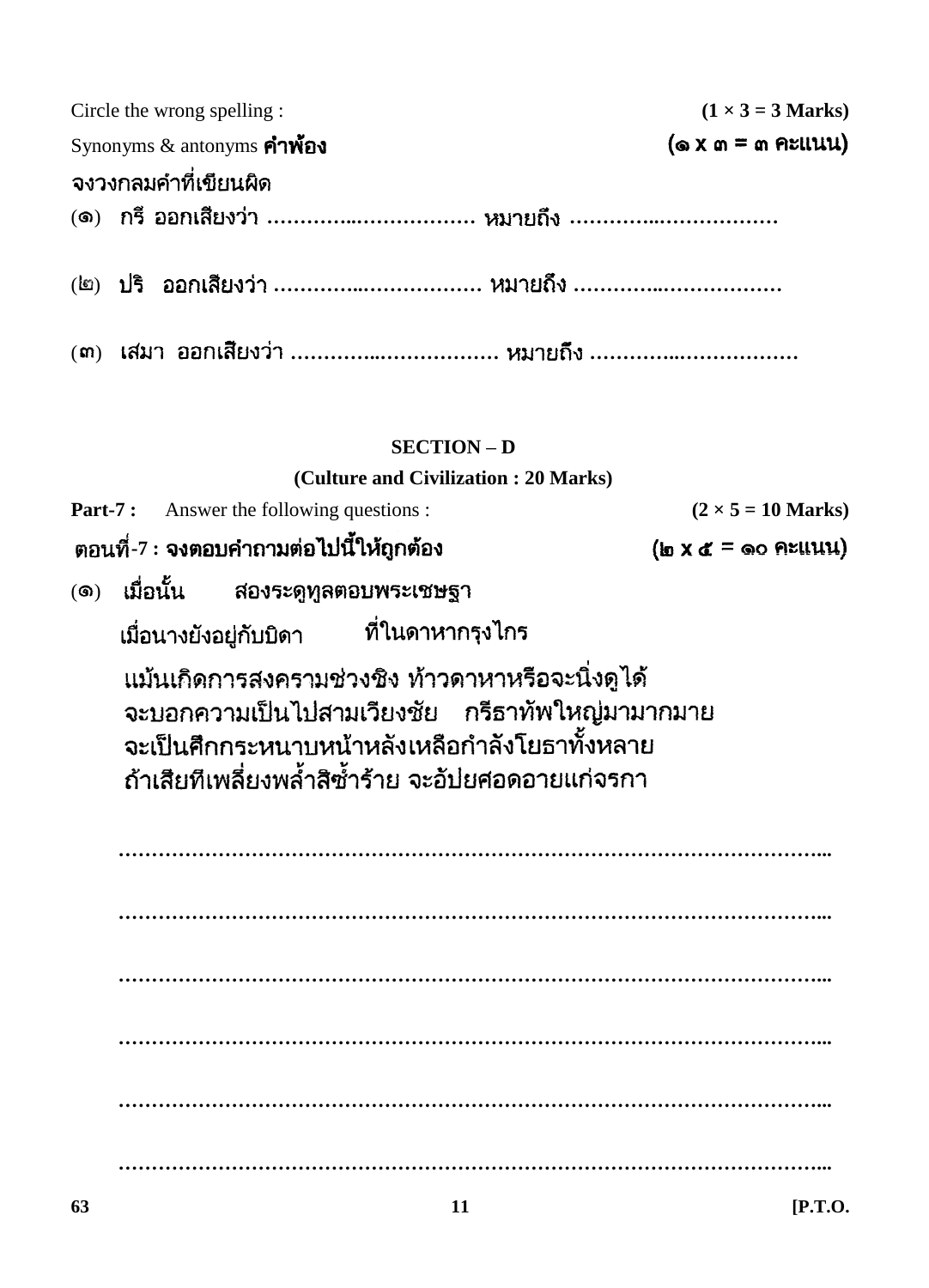| $\mathbf{E}$ | เมื่อนั้น               | ฝ่ายวิหยาสะกำเรืองศรี  |                                           |  |  |  |  |  |  |  |
|--------------|-------------------------|------------------------|-------------------------------------------|--|--|--|--|--|--|--|
|              | ครั้นหักศึกมีชัยได้บุรี |                        | ให้ตรวจเตรียมโยธีทุก                      |  |  |  |  |  |  |  |
|              | กระทรวง                 |                        |                                           |  |  |  |  |  |  |  |
|              | ตีเมืองรายทางทั้งปวง    | ู แล้วยกพลนิกายกองหน้า | ยาตราดำเนินนำทัพหลวง<br>้เลยล่วงไปตามมรคา |  |  |  |  |  |  |  |
|              |                         |                        |                                           |  |  |  |  |  |  |  |
|              |                         |                        |                                           |  |  |  |  |  |  |  |
|              |                         |                        |                                           |  |  |  |  |  |  |  |
|              |                         |                        |                                           |  |  |  |  |  |  |  |
|              |                         |                        |                                           |  |  |  |  |  |  |  |
|              |                         |                        |                                           |  |  |  |  |  |  |  |
| (m)          | เป็บข้าวทุกคราวคำ       |                        | จงสุจำเป็นอาจิณ                           |  |  |  |  |  |  |  |
|              | เหงื่อกที่สุกิน         |                        | จึงก่อเกิดมาเป็นคน                        |  |  |  |  |  |  |  |
|              | ข้าวนี้นะมีรส           |                        | ให้คนชิมทุกชั้นชน                         |  |  |  |  |  |  |  |
|              | เบื้องหลังสิทุกข์ทน     |                        | และขมขื่นจนเขียวคาว                       |  |  |  |  |  |  |  |
|              |                         |                        |                                           |  |  |  |  |  |  |  |
|              |                         |                        |                                           |  |  |  |  |  |  |  |
|              |                         |                        |                                           |  |  |  |  |  |  |  |
|              |                         |                        |                                           |  |  |  |  |  |  |  |
|              |                         |                        |                                           |  |  |  |  |  |  |  |
|              |                         |                        |                                           |  |  |  |  |  |  |  |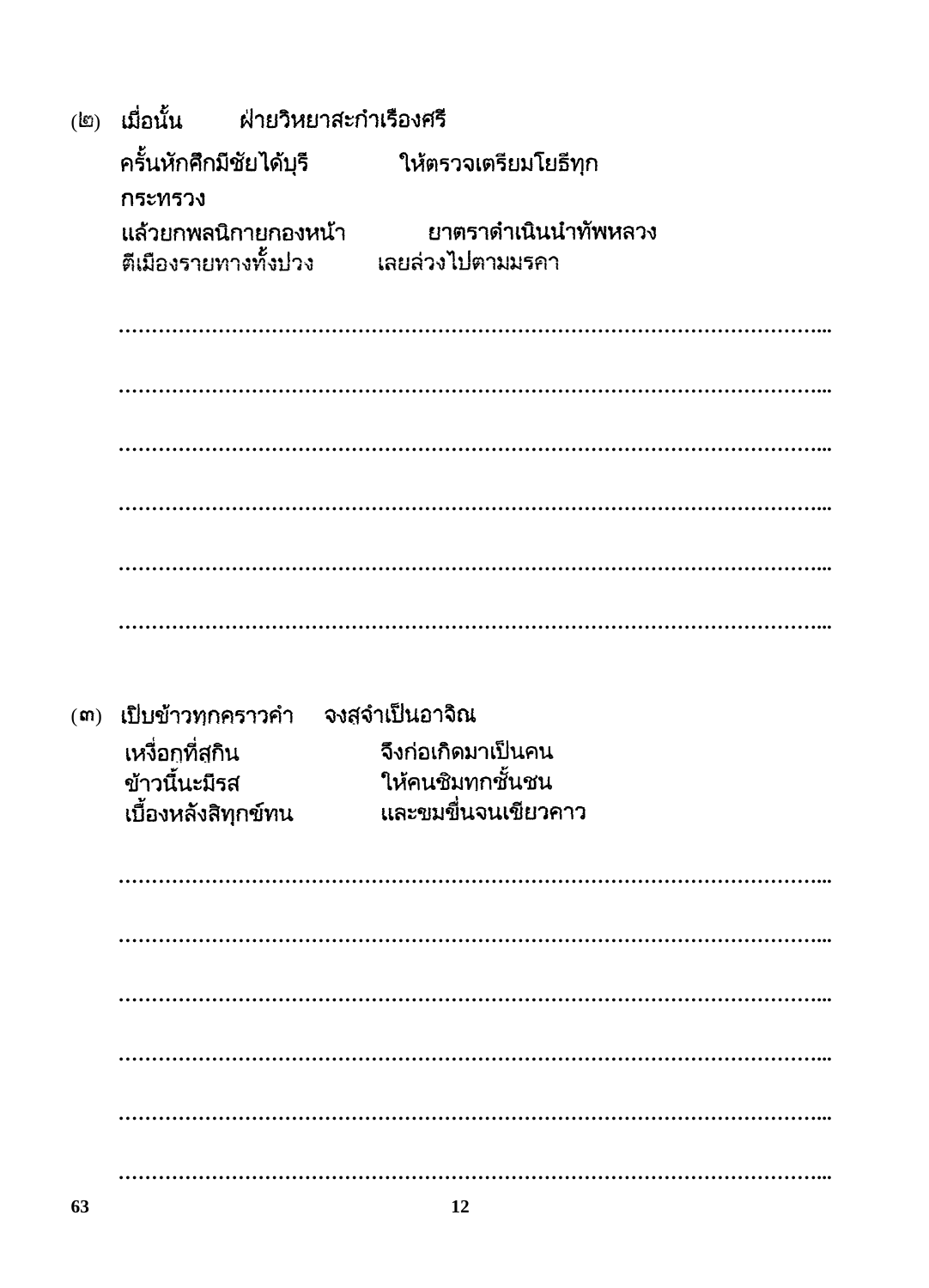(๔) เอตาทิสานิ กัตวานะ สัพพัตถะมะปะราชิตา สัพพัตถะ โสตถิง คัจฉันติ ตันเตสัง มังคะละมุตตะมันติ ฯ

(๕) ชมแขคิดใช่หน้า นวลนาง เดือนดำหนิวงกลาง ต่ายแต้ม พิมพ์พักตร์แม่เพ็ญปราง ้จักเปรียบ ใดเลย ยิ่งยิ้มอัปสร ขำกว่าแขไขแย้ม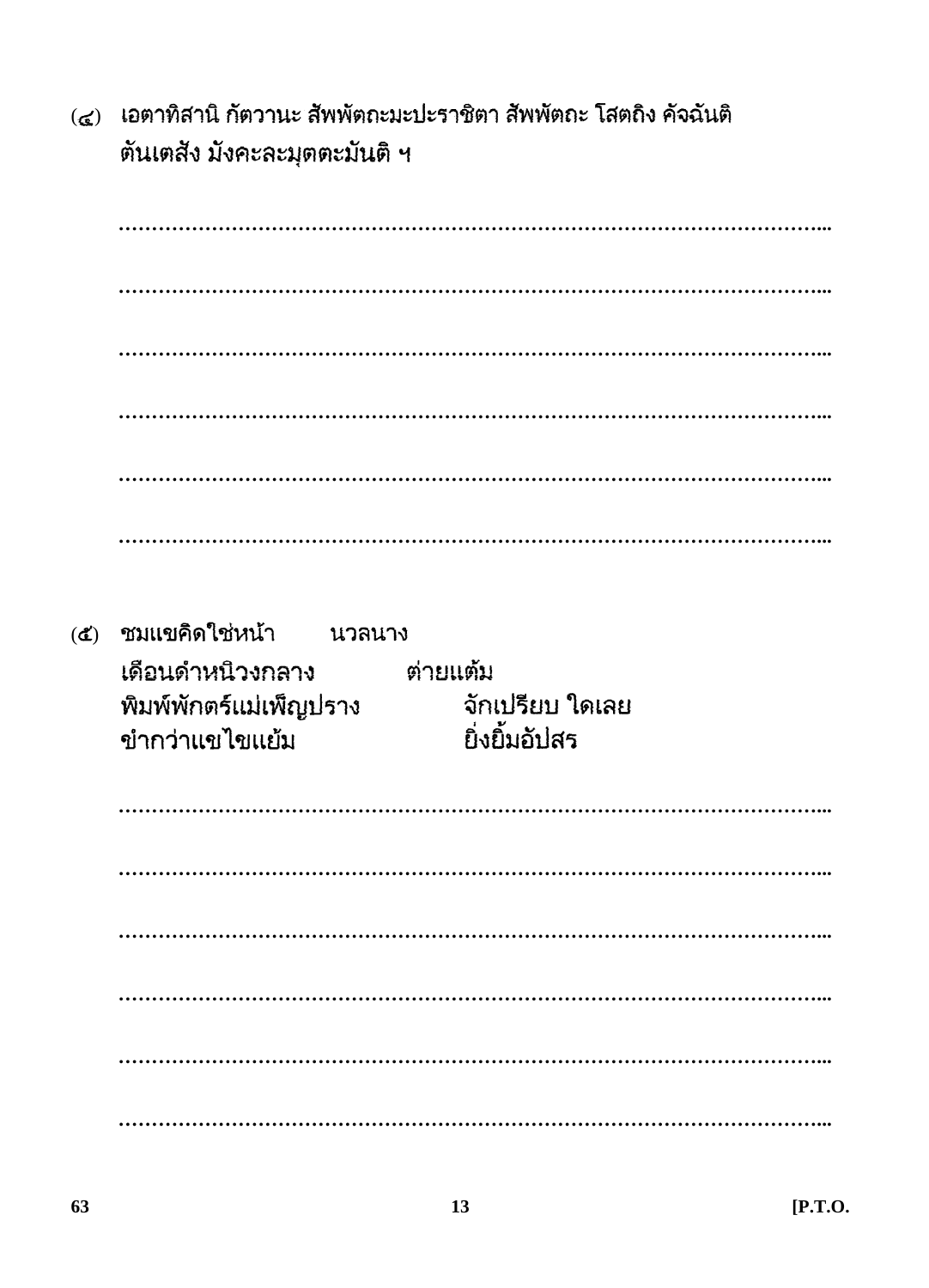**Part-8 :** Write 200-250 words about the given character :  $(1 \times 5 = 5 \text{ Marks})$ ์ ตอนที่-8 : จงวิเคราะห์ลักษณะของตัวละคร จากเรื่อง มหา <sub>เวสสันดรชาดก ดังนี้</sub>  $($ o  $X \notin E = \notin \mathsf{R}\cup \mathsf{U} \cup \mathsf{U}$ (๑) พระเวสสันดร (๒) พระนางมัทรี  $(m)$  ชูชก (๔) พระชาลี (๕) พระกัณหา **Part-9 :** Value based question : ( $2.5 \times 2 = 5$  Marks) ์ ตอนที่-9 : จงสรุป และวิเคราะห์ข้อคิดที่ได้จากเรื่อง "นมัสการมาตาปิตุ คุณและนมัสการอาจริยคุณ" และนิราศนริทร์คำโคลง  $(\mathfrak{g},\mathfrak{C}\times\mathfrak{g})=\mathfrak{C}$  Atlium

\_\_\_\_\_\_\_\_\_\_\_\_\_\_